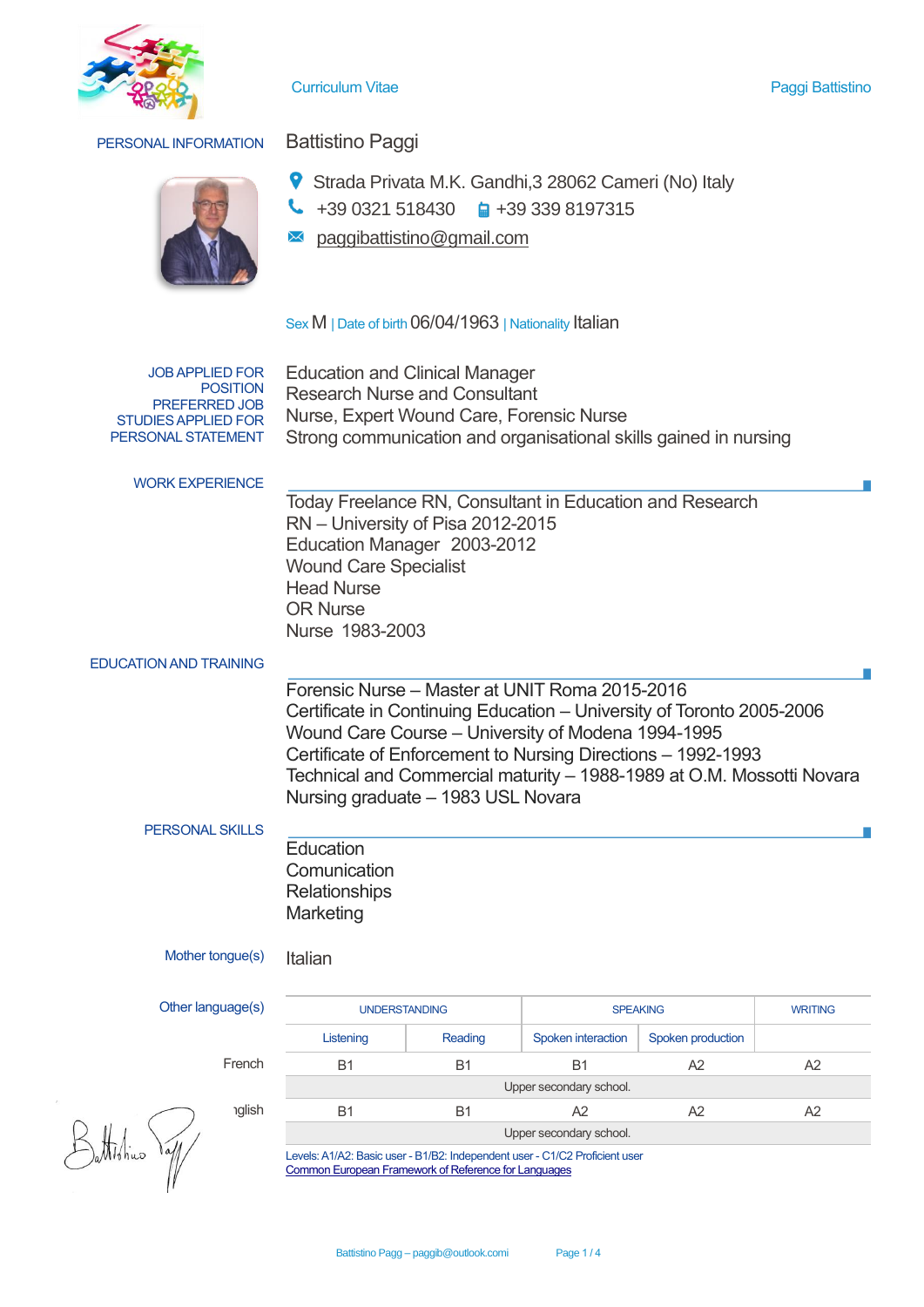

| Communication skills Good communication skills gained through my experience as nurse, |
|---------------------------------------------------------------------------------------|
| professor and education manager                                                       |

Organisational / managerial skills Leadership (In the past responsible for a team of 5 people in S&N, a team of 29 nurse in Home Care organisation in ASL No, and more people in Nursing Direction Hospital of Galliate

> Job-related skills Good willingness to live and work with other people in a multicultural environment, dealing with activities where places where communication is important and the context of teamwork is the best choice to achieve results.

| <b>Digital competence</b>     | <b>SELF-ASSESSMENT</b>                                                                                          |               |                     |             |                    |  |  |
|-------------------------------|-----------------------------------------------------------------------------------------------------------------|---------------|---------------------|-------------|--------------------|--|--|
|                               | Information<br>processing                                                                                       | Communication | Content<br>creation | Safety      | Problem<br>solving |  |  |
|                               | Independent                                                                                                     | Independent   | Independent         | Independent | Independent        |  |  |
|                               | Levels: Basic user - Independent user - Proficient user<br>Digital competences - Self-assessment grid           |               |                     |             |                    |  |  |
|                               | Replace with name of ICT-certificate(s)                                                                         |               |                     |             |                    |  |  |
|                               | • Good command of office suite (word, excel, power point, publisher)                                            |               |                     |             |                    |  |  |
|                               | . Good command of photo editing software gained as an amateur<br>photographer<br>- Experience of Adobe InDesign |               |                     |             |                    |  |  |
| Other skills                  | - Writer                                                                                                        |               |                     |             |                    |  |  |
| <b>Driving licence</b>        | B                                                                                                               |               |                     |             |                    |  |  |
| <b>ADDITIONAL INFORMATION</b> |                                                                                                                 |               |                     |             |                    |  |  |
|                               | List the activities carried out in the last ten years:                                                          |               |                     |             |                    |  |  |

Publications, presentations, project and award Conferences, seminars and course

Contract professor at the Universities of Modena-Reggio Emilia\Pisa and Ancona, Florence, Rome

Battistine Vall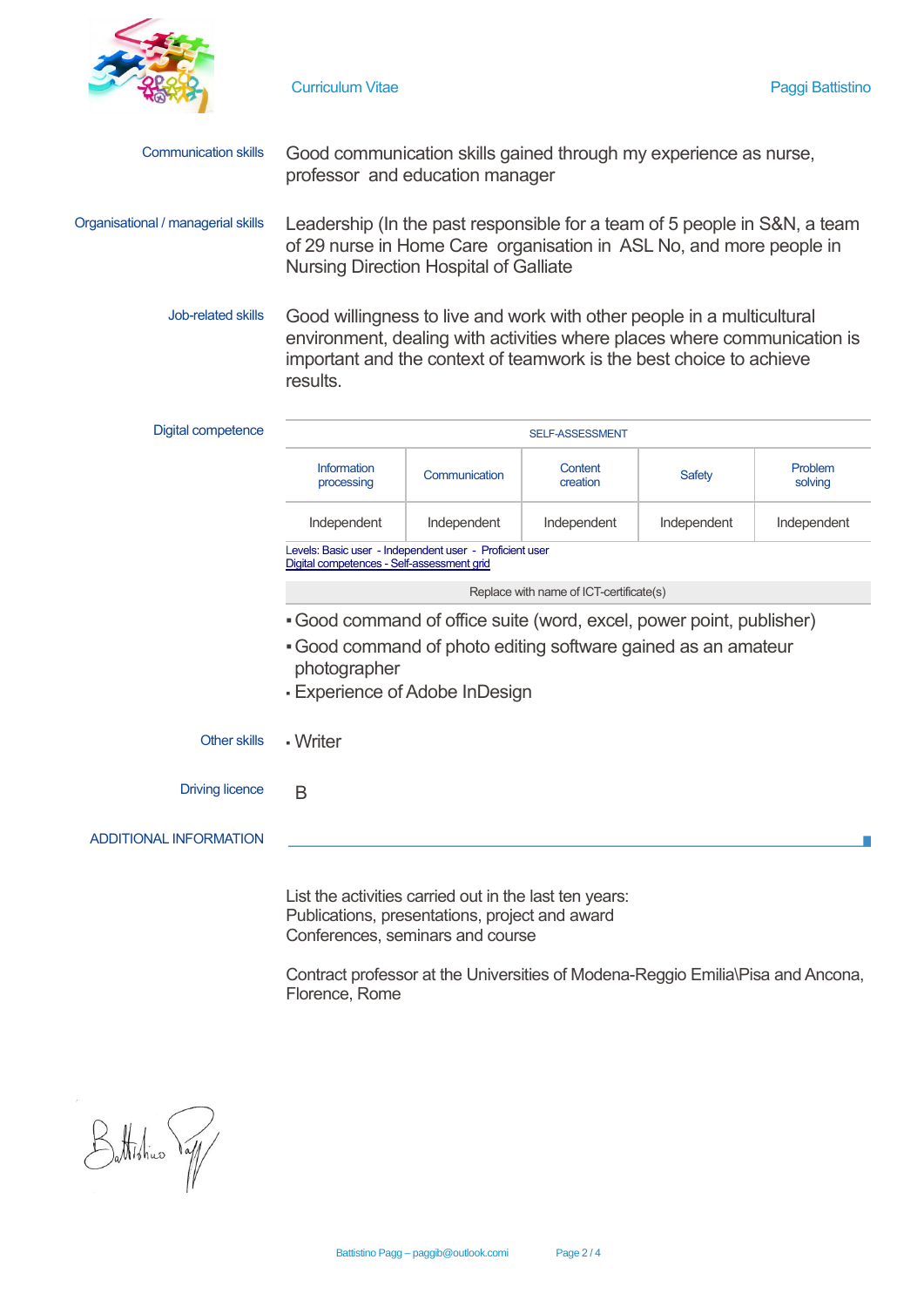

### Curriculum Vitae Paggi Battistino

- Publications 1. WASI (Wound Area Severity Index): a proposal for a new score in Atti 4th Congress of the World Union of Wound Healing Societies Yokohama 2-6 settembre 2012
	- 2. Le ferite,l'infezione e le medicazioni antimicrobiche in *I quaderni di FORUM* n.4 Ottobre 2012
	- 3. Atlante "Le Ulcere atipiche Clinica e Diagnosi" Felici Editore Dicembre 2012
	- 4. La colagenasa y el tejido desvitalizado en el contexto de la preparación del lecho de la herida Rev ROL Enf 2013; 36(2):109-114
	- 5. The nurse's role in education of patient in treatment with of disposable NPWT. Poster EWMA 2013 15-17 may Copenhagen
	- 6. La Collagensi, il suo contributo alla riparazione tessutale: revisione bibliografica. In Atti XII Congresso AIUC 19-21 Set 2013
	- 7. Terapia adiuvante la riparazione tessutale. In Atti XII Congresso AIUC 19-21 Set 2013
	- 8. Medicazioni avanzate e con formabilità: una sfida continua. In Atti XII Congresso AIUC 19-21 Set 2013
	- 9. Wound Area Severity Index (WASI) Proposta ed analisi di un nuovo indice di valutazione. In Atti XII Congresso AIUC 19-21 Set 2013
	- 10. Trattamento di ferite croniche: un approccio innovativo. In Atti XII Congresso AIUC 19-21 Set 2013
	- 11. Collagene e terapia a pressione negativa ultraportatile nella gestione delle ulcere venose. XVI Riunione Giornate di Terapia in Dermovenerologia. Catania1-2 febbraio 2014
	- 12. Il ruolo educativo dell'infermiere nella gestione della terapia a pressione negativa nelle ulcere croniche . XVI Riunione Giornate di Terapia in Dermovenerologia. Catania 1-2 febbraio 2014
	- 13. Correlation between durometer readings and 20MHz ultrasound images in chronic lipodermatosclerosis.In Atti Oral Poster CS-048 SAWC-Spring 2014 – The abstract selection committee of the 27<sup>th</sup> annual symposium on advanced Wound Healing Society meeting is pleased to present the 2014 Wound Annual Young Investigators Awards
	- 14. Evaluation of the efficacy and tolerability of an ultraportable negative pressure wound therapy system in difficult to heal venous leg ulcers. In Atti Poster CS-127 SAWC-Spring 2014
	- 15. Negative pressure wound therapy using gauze and foam: histological, immunohistochemical, and ultrasonography morphological analysis of granulation and scar tissues. In European Journal of Plastic Surgery August 2014,Vol.37, Issue 8, pp 411-416
	- 16. La terapia a pressione negativa come strumento di controllo della complessità nel processo di cura del paziente con ulcera cronica. In Atti Poster SIDEMAST 2014
	- 17. Evaluation of the efficacy and tolerability of an ultraportable system in difficult to heal venous leg ulcers. Poster XXIII° EADV Amsterdam 8-10 october 2014
	- 18. Wound Bed Preparation Co-autore in Acta Vulnol. 2014;12:111-6
	- 19. Preparazione del letto di ferita in "Le terapie della deiscenza dell'incisione chirurgica Edizioni Minerva Medica 2015 pag 41-51
	- 20. Greffe de peau épidermique fractionnée: une procédure ambulatoire. 19 Conférence Nationale de Plaie et Cicatrisations 18-20 janvier 2015 Palais des Congrés de Port Mailot Paris
	- 21. A prospective evaluation to assess the "two week effect" of a silver antimicrobial barrier dressing in difficult to heal critically colonie wounds . e-poster EWMA 2015 in Atti congressuali pag.82
	- 22. Wound Bed Score: a pilot Italian evaluation of a new modified instrument. E-poster EWMA 2015 in Atti congressuali pag. 75
	- 23. "Clinical evaluation of the efficacy and safety of a medical device in various forms containing Triticum vulgare for the treatment of venous leg ulcers – a randomized pilot study"
	- 24. Modalities of tissue repair and wound treatment. Acta Vulnol, 2015; 13(n.3):157-70
	- 25. L'uso di una medicazione con collagene e miele: la gestione del rischio infettivo e la progressione verso la guarigione. Poster XIII Congresso AIUC 7-10 ottobre 2015-10-11
	- 26. Valutazioni economico-sanitarie nell'impiego della TPN in ambito domiciliare. Poster XII Congresso AIUC 7-10 ottobre 2015-10-11
	- 27. Indagine di prevalenza sulle lesioni da pressione in un'azienda ospedaliero-universitaria: dal confronto alla strategia. Poster XIII Congresso AIUC 7-10 ottoobre 2015-10-11
	- 28. Dalla realizzazione di una indagine di prevalenza multicentrica allo sviluppo di azioni comuni ed efficaci. Poster XIII Congresso AIUC 7-10 ottobre 2015-10-11
	- 29. The use of collagen matrix in hard venous leg ulcers. Co-autore in Journal of Wound Care 11/2015,24(11) 543-547
	- 30. Retrospective study on the use of negative pressure wound therapy in the treatment of pilonidal cystis (sinus pilonidalis) operated on using an open technique or complicated by dehiscence of the surgery site through sepsis. Co-autore in Acta Vulnologica Vol.14 2016
	- 31. Poster EWMA 2017 Impact on the tissue epithelialization of a combined use of NPWT and equine collagen. Observational assessment/study /analysis
	- 32. Poster EWMA 2017 Training and education to promote wound management: experience on ASUR Marche AV 3
	- 33. Advanced Dressing in Pressure Ulcers" in Science and Practice of Pressure Ulcer Management Springer 2018
	- 34. Poster XI Congresso AISLeC 22-24 Novembre 2018 "Wound Management e Territorio: l'esperienza di Bergamo Sanità"